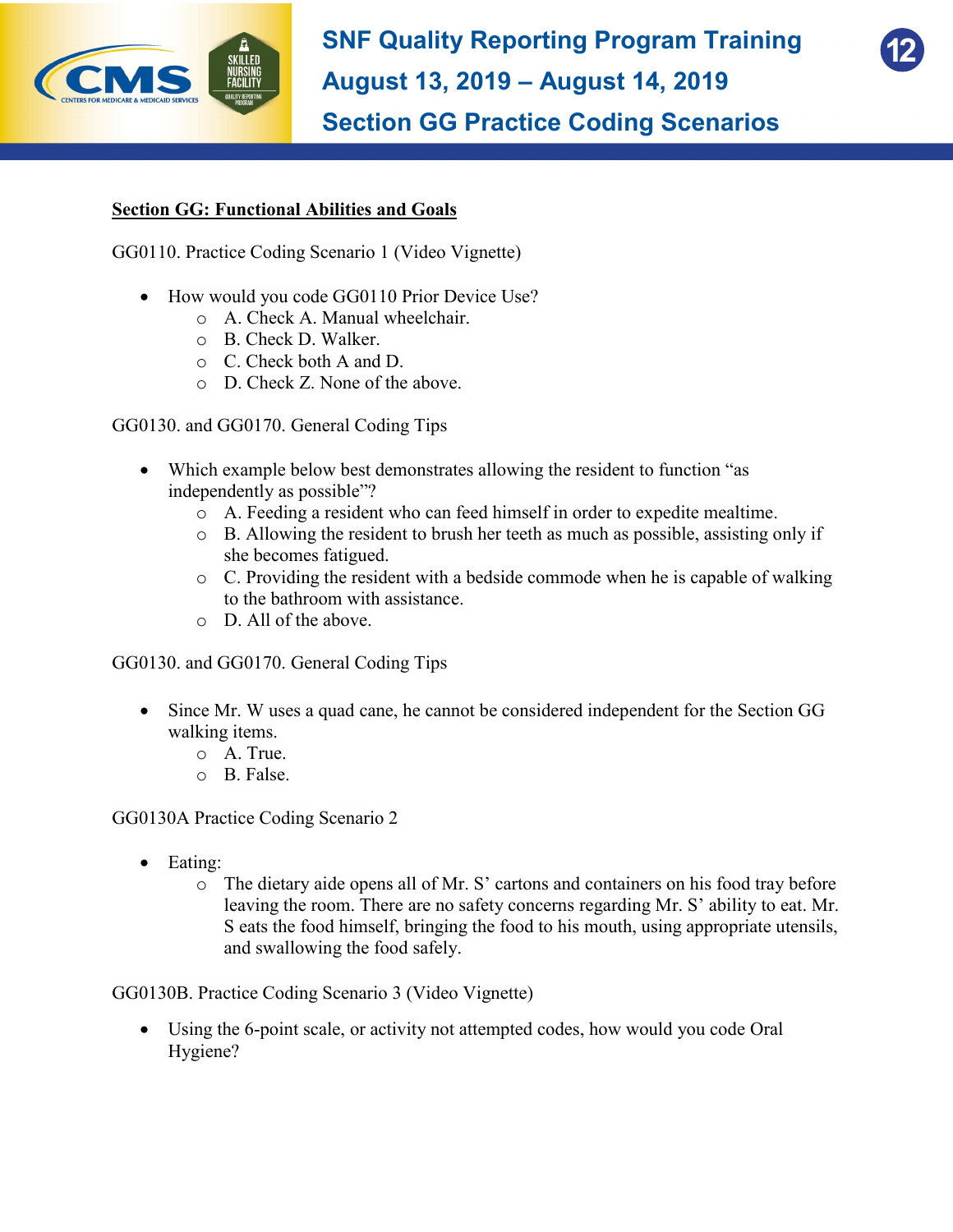

GG0130 B. Practice Coding Scenario 3 (Video Vignette - cont.)

• How would you code GG0130B?

## GG0130C Practice Coding Scenario 4

- Toileting hygiene:
	- o Mr. W uses a urinal when voiding without assistance with Toileting hygiene tasks when sitting on the side of the bed.
	- o He uses a toilet with a raised toilet seat when moving his bowels and requires contact guard assistance from the helper as he holds onto a grab bar with one hand, lowers his underwear and pants, performs perianal hygiene, and then pulls up his underwear and pants himself.

GG0130E Practice Coding Scenario 5

- Shower/bathe self:
	- o Mr. J sits on a tub bench as he washes, rinses, and dries himself. A certified nursing assistant stays with him to ensure his safety, as Mr. J has had instances of losing his sitting balance. The certified nursing assistant also provides lifting assistance as Mr. J gets onto and off of the tub bench.

## GG0130F Practice Coding Scenario 6

- Upper body dressing:
	- o Mr. K sustained a spinal cord injury that has affected both movement and strength in both upper extremities.
	- $\circ$  He places his left hand into one-third of his left sleeve of his shirt with much time and effort and is unable to continue with the activity. A certified nursing assistant then completes the remaining upper body dressing for Mr. K.

## GG0130G Practice Coding Scenario 7

- Lower body dressing:
	- o Mrs. R has peripheral neuropathy in her upper and lower extremities.
	- o Mrs. R needs assistance from a helper to place her lower limb into, and to take it out of, her lower limb prosthesis.
	- o She needs no assistance to put on and remove her underwear or slacks.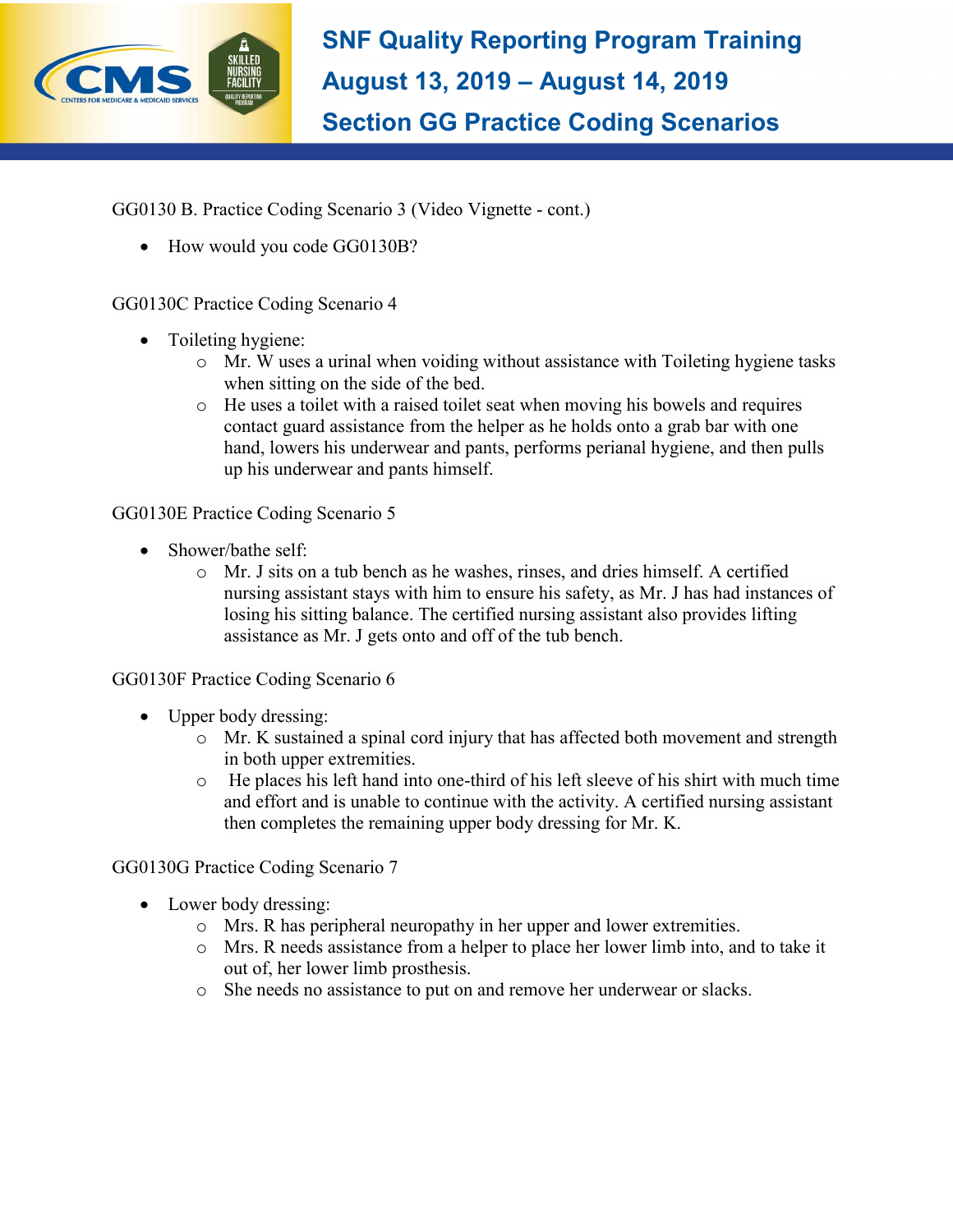

GG0130H Practice Coding Scenario 8

- Putting on/taking off footwear:
	- o Mr. M is undergoing rehabilitation for right-side upper and lower body weakness following a stroke. He has made significant progress toward his independence and will be discharged to home tomorrow.
	- o Mr. M wears an AFO that he puts on his foot and ankle after he puts on his socks but before he puts on his shoes. He always places his AFO, socks, and shoes within easy reach of his bed.
	- o While sitting on the bed, he needs to bend over to put on and take off his AFO, socks, and shoes, and he occasionally loses his sitting balance, requiring staff to place their hands on him to maintain his balance while performing this task.

# GG0170A Practice Coding Scenario 9

- Roll Left and Right:
	- o Ms. W head of the bed must remain slightly elevated at all times due to aspiration precautions.
	- o Although the head of the bed is slightly elevated, the therapist uses clinical judgement to determine she can assess Ms. W's ability to roll left and right; the therapist provides verbal instructions as Ms. W completes the activity.

GG0170B. Practice Coding Scenario 10

- Sit to Lying:
	- o Mr. P has peripheral vascular disease and recently had a right above the knee amputation.
	- $\circ$  Mr. P requires the Physical Therapist to provide steadying assistance due to his poor balance as he moves from a sitting position to lying down.

GG0170C. Practice Coding Scenario 11 (Video Vignette)

• Using the 6-point scale, or activity not attempted codes, how would you code Lying to Sitting on Side of Bed?

GG0170C. Practice Coding Scenario 12 (Video Vignette)

• Using the 6-point scale, or activity not attempted codes, how would you code Lying to Sitting on Side of Bed?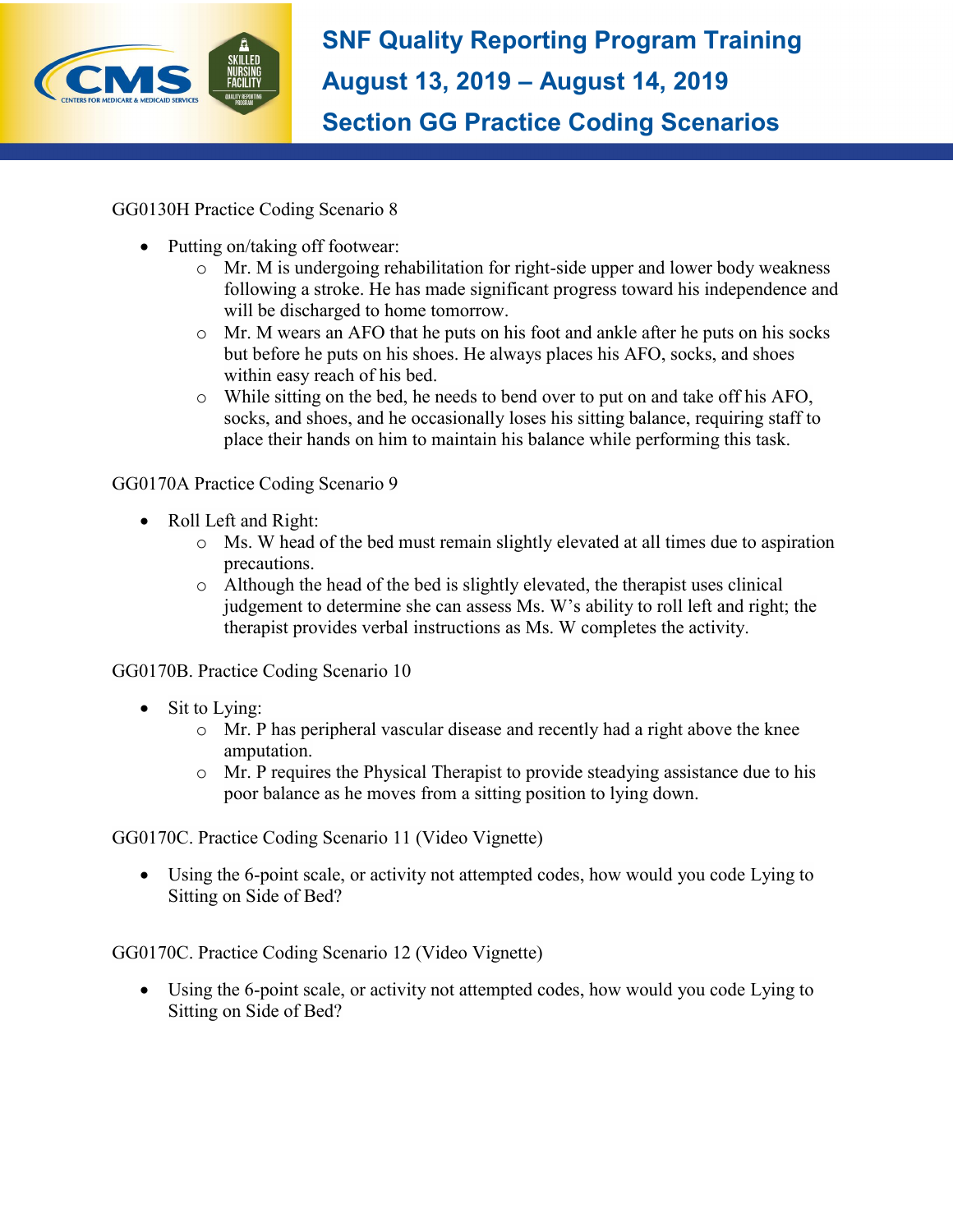

GG0170D. Practice Coding Scenario 13

- Sit to Stand:
	- o Ms. R has severe rheumatoid arthritis and uses forearm crutches to ambulate. The Certified Nursing Assistant brings Ms. R her crutches and helps her to stand at the side of the bed. The Certified Nursing Assistant provides some lifting assistance to get Ms. R to a standing position but provides less than half the effort to complete the activity.

# GG0170E. Practice Coding Scenario 14

- Chair/bed-to-chair transfer:
	- $\circ$  Mr. U had his left lower leg amputated because of gangrene associated with his diabetes mellitus, and he has reduced sensation and strength in his right leg. He has not yet received his below-the-knee prosthesis. Mr. U uses a transfer board for chair/bed-to-chair transfers. The therapist places the transfer board under his buttock. Mr. U then attempts to scoot from the bed onto the transfer board. Mr. U has reduced sensation in his hands and limited upper body strength. The Physical Therapist assists him in side scooting by lifting his trunk in a rocking motion as Mr. U scoots across the transfer board and into the wheelchair. Overall, the therapist provides more than half of the effort.

# GG0170F. Practice Coding Scenario 15

- · Toilet Transfer:
	- $\circ$  Mrs. M had a total hip replacement following a hip fracture and was in an acute care hospital prior to being transferred to a skilled nursing facility. While in the acute care hospital, she used a raised toilet seat.
	- o When Mrs. M needs to void, the Certified Nursing Assistant provides steadying assistance as Mrs. M transfers safely from the wheelchair to the raised toilet seat.

## GG0170G. Practice Coding Scenario 16

- Car Transfer:
	- o During her rehabilitation stay, Mrs. N works with an Occupational Therapist on transfers in and out of the passenger side of a car. On the day before discharge, when performing car transfers, Mrs. N requires verbal reminders for safety and light touching assistance. The therapist instructs her on strategic hand placement while Mrs. N transitions to sitting in the car's passenger seat. The therapist opens and closes the door.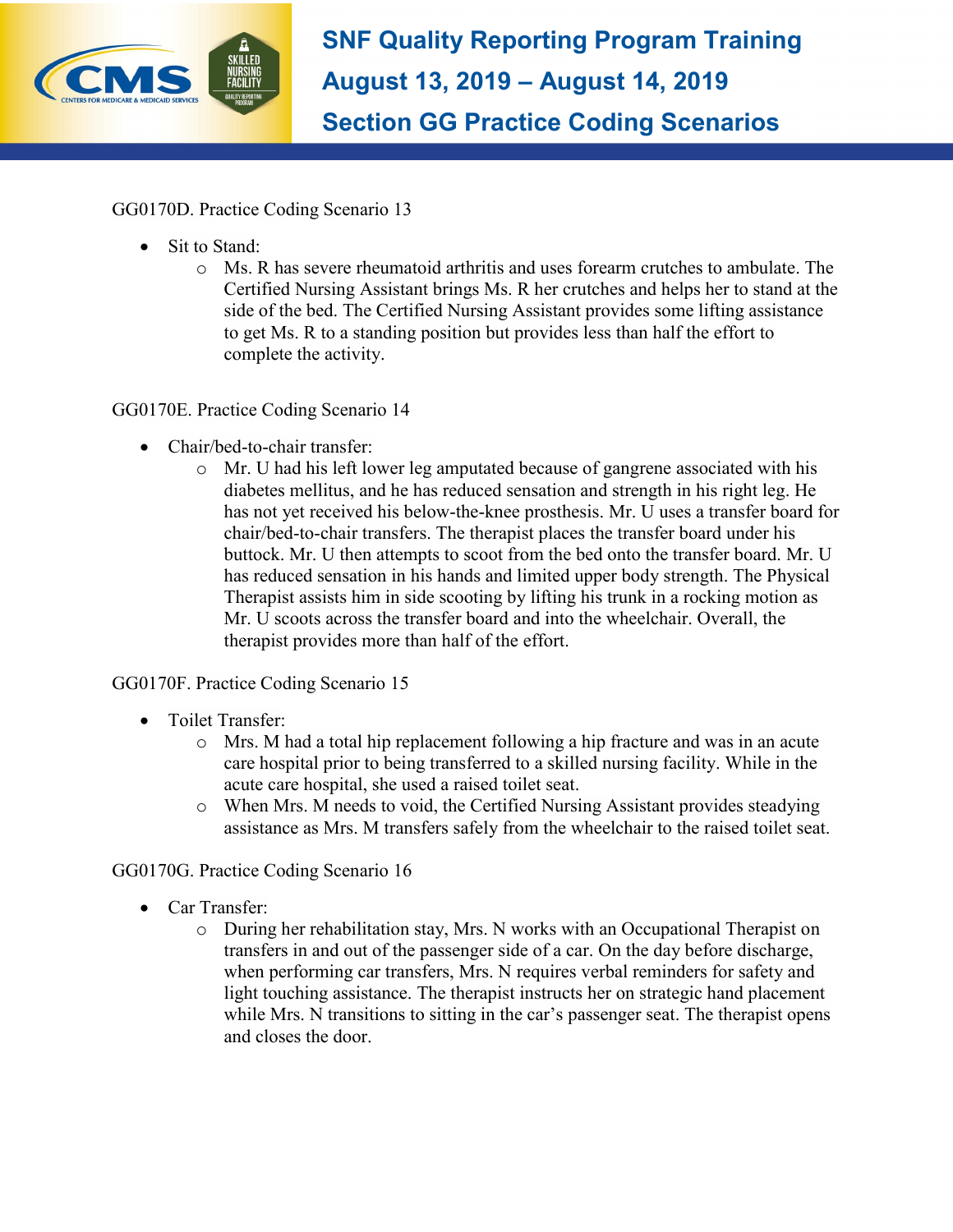

GG0170I. Practice Coding Scenario 17

- Walk 10 Feet:
	- $\circ$  Mr. S had an open reduction internal fixation on his left leg after a fall and is nonweight bearing on his left lower extremity.
	- o Mr. S walks 10 feet in the parallel bars with the Physical Therapist providing more than half of the effort to support his trunk.

GG0170J. Practice Coding Scenario 18

- Walk 50 Feet with Two Turns:
	- o Mr. R has a chronic neurological condition, resulting in poor balance.
	- o He has used a walker for many years.
	- o Mr. R ambulates 50 feet with two 90-degree turns requiring contact guard when he turns.

GG0170K. Practice Coding Scenario 19

- Walk 150 Feet:
	- o Mrs. T walks with her walker 150 feet independently as long as she takes a very brief standing rest break half way through the walk.

GG0170L. Practice Coding Scenario 20

- Walk 10 Feet on Uneven Surfaces:
	- o Mr. B sustained an incomplete spinal cord injury after a car accident.
	- o He ambulates outside on grass and negotiates the turf with the therapist providing more than half of the effort to support his trunk.

GG0170M. Practice Coding Scenario 21

- $\bullet$  1 Step (curb):
	- o Mrs. Z has had a stroke; she must be able to step up and down one step to enter and exit her home. A physical therapist provides standby assistance as she uses her quad cane to support her balance in stepping up one step. The physical therapist provides steadying assistance as Mrs. Z uses her cane for balance and steps down one step.

GG0170N. Practice Coding Scenario 22

- 4 Steps:
	- o Mr. F is recovering from a multiple lower extremity fractures and wears a walking boot and uses a quad cane.